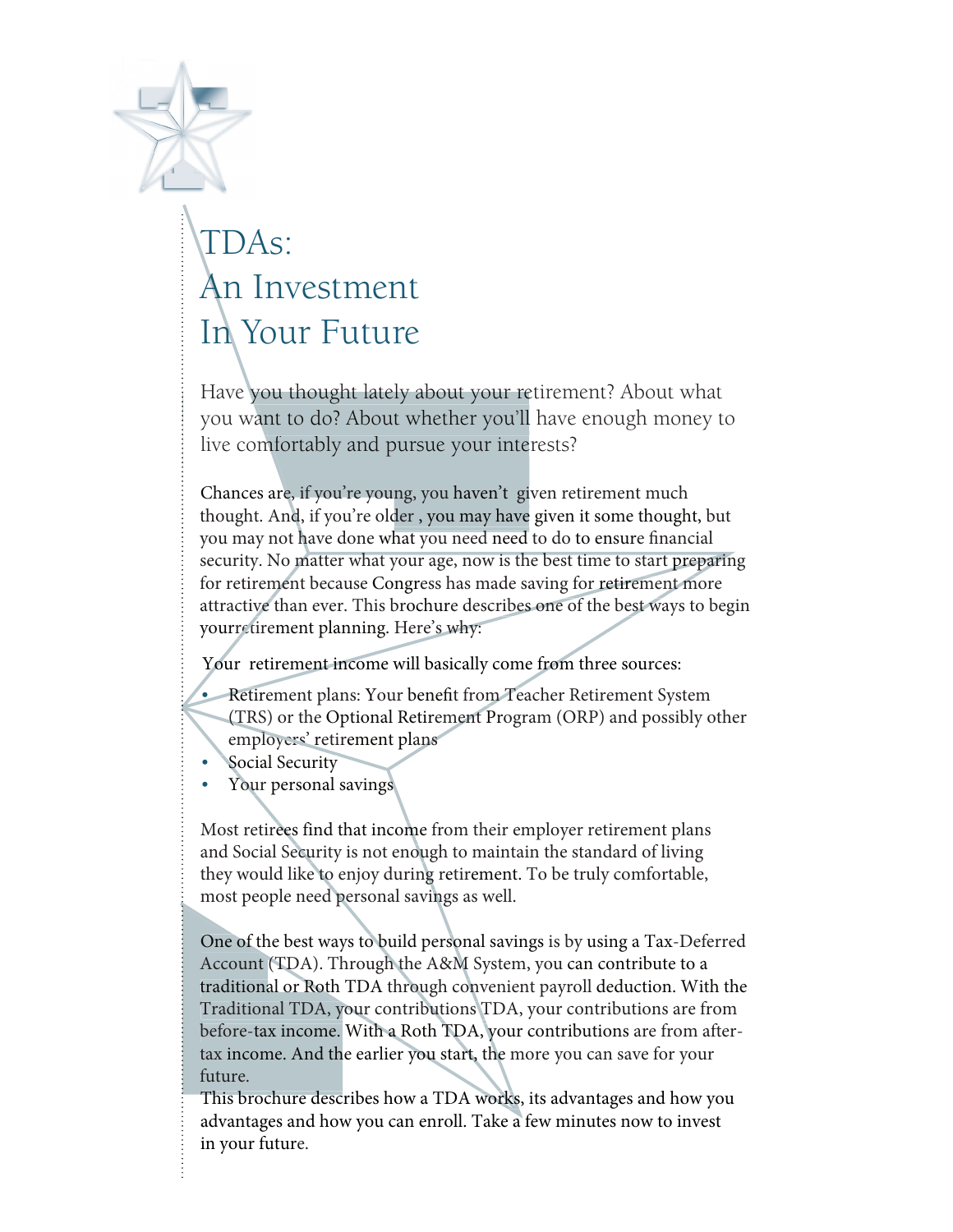## What is a Tax-Deferred Account?

A Tax-Deferred Account (TDA) is a way for you to save for retirement. All A&M System employees, including wage employees and graduate students, can use the traditional and/or Roth TDA to lower current federal income tax liability or future federal tax liability upon retirement.

When you enroll in a traditional or Roth TDA, you agree to have a specific amount or percentage deducted from each of your paychecks and sent to the investment vendor you choose from the A&M System list of active vendors.

With a traditional TDA, your contribution is deducted from your pay before federal income tax is calculated, so you do not pay current income tax on your contributions and the money does not show up on your W-2 form as income. Likewise, you do not pay current income tax on the investment earnings on your TDA savings.

With a Roth TDA, your contribution is deducted from your pay after federal income tax is calculated, so you pay current income tax on your contributions and the money is included on your W-2 form as income. You do not pay income tax on your investment earnings now or in the future.

The money you save through your TDA, as well as the investment earnings it generates, will be paid to you during retirement. When you begin receiving your traditional TDA money, you will then have to pay income tax on it. When you begin receiving your Roth TDA money, the contributions and earnings are not part of your taxable income.

## TDA Advantages

TDAs have many advantages over traditional savings:

- You choose how much to save through convenient payroll deduction.
- You choose how to invest your money and have flexibility in changing investments.
- You choose how to receive your money when you retire, from the choices offered by your investment vendor.

### Traditional TDA Advantages

- You can save before-tax money for retirement, lowering your current income taxes.
- While your taxable income is lower, your Social Security and A&M System benefits, such as life insurance, will be based on your total salary.
- If you believe your tax bracket will be lower when you retire, the tax you eventually pay on your TDA money will probably be less than if you were taxed now.
- Your savings will grow faster because taxes on earnings are deferred.

### Roth TDA Advantages

- You withdraw contributions and earnings tax-free when you retire.
- If you believe your tax bracket will be higher when you retire, the tax you pay today will be less than in the future.
- Contributing to a Roth TDA may reduce your taxable income later if your Social Security benefits are near or exceed the limit.
- The Roth TDA became a permanent provision with the Pension Protection Act of 2006.

# The Tax Advantage of a Traditional TDA: Investment Earnings

Deferring taxes on your investment earnings until retirement is a major advantage. Because you do not pay income taxes each year on earnings, money that would otherwise go to pay taxes remains in your account and is invested to help your account grow even faster. Here's an example of how the same amount of savings grows over the years, one with tax-deferred earnings and one with earnings taxed each year. For purposes of the example, we'll assume you contribute \$100 to the account each month, earn 8% and are in a 27% tax bracket.



Even if you pay 27% in taxes on your account balance at withdrawal, a total of \$40,508, you'll still end up with \$109,522 from your traditional TDA, \$39,030 more than in the after-tax account. And, your tax bracket may be lower at retirement than during your working years, giving you an even larger advantage.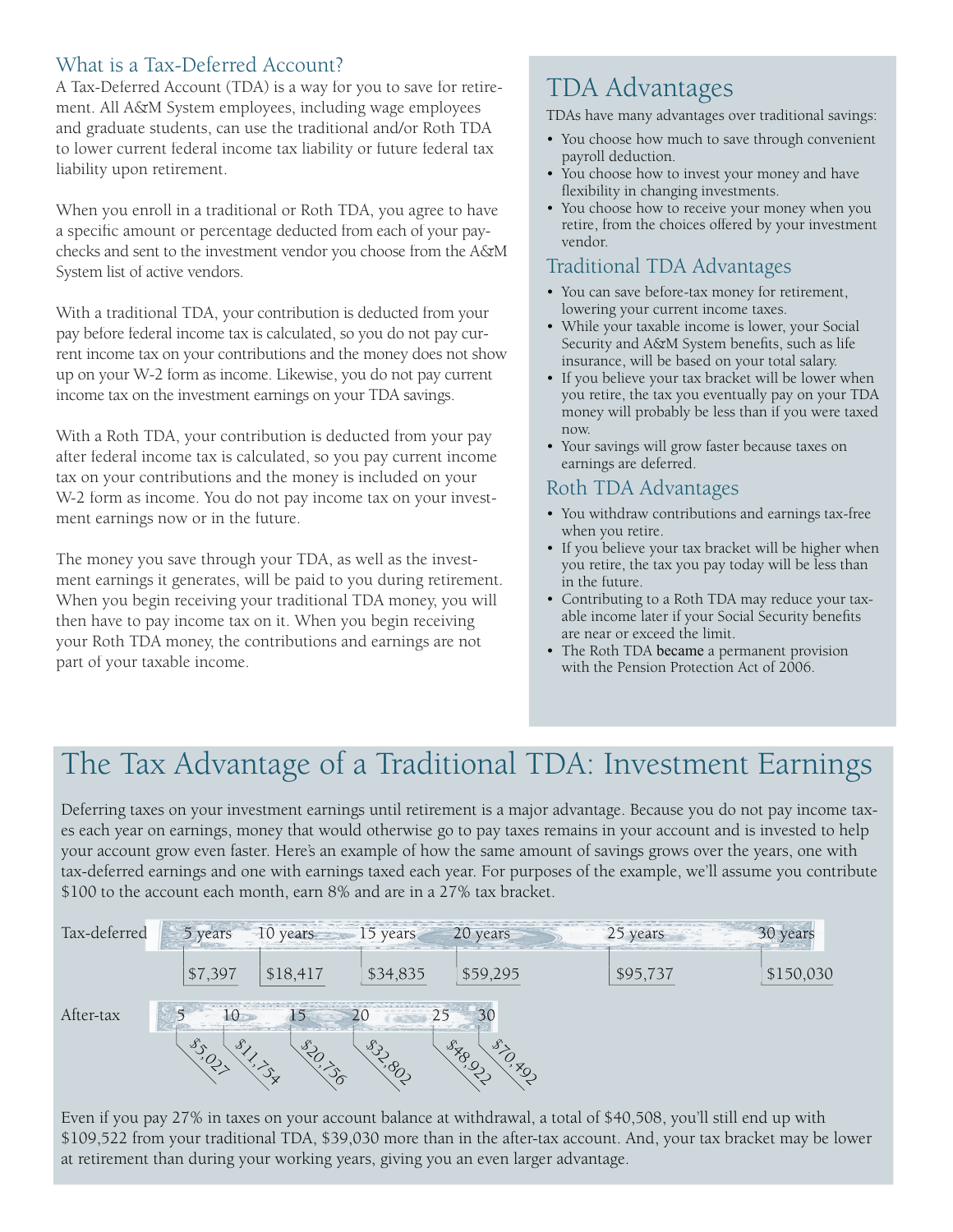# Comparison of Traditional and Roth TDA Contributions on Monthly Income

|                          | Traditional |           |               | Roth      |  |
|--------------------------|-------------|-----------|---------------|-----------|--|
| Gross Income             | \$          | 50,000    | \$            | 50,000    |  |
| Traditional Contribution |             | < 5,000 > |               | N/A       |  |
| Taxable Income           | \$          | 45,000    | \$            | 50,000    |  |
| 25% Income Tax           |             | <11,250>  |               | <12,500>  |  |
| After-Tax Income         | \$          | 33,750    | $\mathcal{S}$ | 37,500    |  |
| Roth Contribution        |             | N/A       |               | < 5,000 > |  |
| Take-home Pay            | \$          | 33,750    | \$            | 32,500    |  |

## Questions to Consider Before Deciding on a Traditional or Roth TDA

The more you answer "yes," the more likely the Roth TDA may be right for you.

- Do I plan to work quite a few more years before retiring?
- Do I think my tax rate will be higher by the time I retire?
- Am I willing to swap a current tax break for a longer-term tax benefit?
- Can I afford to spend more of my annual salary now so I can contribute the same to an after-tax Roth TDA as I would to a pre-tax traditional TDA?
- Do I like the idea of diversifying my tax strategy, just like I diversify my investment strategy?
- Am I focused on passing as much as possible to my heirs?

## Contributions

You may contribute a dollar amount or a percentage. The maximum contribution amount for both traditional and Roth TDAs, which is set by the IRS, will be as follows in 2022:

If you are younger than 50

\$20,500 if you have less than 15 years of A&M System service

If you are 50 or older

• \$27,000 if you have less than 15 years of A&M System service

The only other restrictions on how much you can contribute are:

- You can't contribute more than 100% of your salary, even if your salary is less than the maximum stated above.
- If you are enrolled in ORP, the maximum you can contribute to your TDA is \$61,000 minus your and the A&M System's contributions to your ORP account, or the maximum outlined above, whichever is less.

If you and your spouse are both employed by the A&M System, you may each have your own TDA and the contribution limits will apply separately.

You may begin a TDA or change your contribution amount once each month. Also, you may stop contributing to your TDA at any time by updating your amount percentage to \$0 in Workday. Changes are effective the 1st of each month following the day you make the change.

#### Investments

You may invest with one or more of the investment vendors on the A&M System active vendor list, dividing your contribution amount either by specifi c dollar amounts or percentages. However, your total contribution cannot exceed your maximum contribution limit. You may also have both a traditional and Roth TDA. For a current list of active vendors, contact your Human Resources office or visit the Retirement Programs page on the System Benefits Administration web site, located at tamus.edu/ offices/benefits/. You may change vendors at any time, although the change will be effective the first of

#### the following month, as often as you like.

And, you may change vendors for already invested money, for future contributions or for both.

Any investment involves some risk. Often, those investments with the most risk also have the highest potential for growth. You are fully responsible for choosing your investment vendor(s) and fund(s) and for any gains and losses in your account value.

A variety of vendors are authorized by the A&M System so that you can choose the type of investment and the amount of risk you are willing to assume. You may want to talk to a number of vendors and carefully review their investment options, charges and past investment performance before making a choice. You may also want to consult a professional investment and tax advisor about the best types of investments for your personal situation and which TDA works best for you.

Information on retirement products offered by active vendors can be found at each vendor's web site. Links to [vendor web sites are located at](http://www.tamus.edu/business/benefits-administration/retirement-programs/) tamus.edu/offices/benefits/retirement/.

### **Distributions**

Because the purpose of a TDA is to provide retirement income, you may begin receiving distributions from your account without penalty any time after you reach age 59½. You must begin receiving payments by age 70½, unless you're still employed.

You must pay federal income tax on your traditional TDA as you receive payments. You do not pay taxes upon withdrawal of your Roth TDA due to your contributions being made after tax. If you withdraw money before age 59½, you generally must pay a 10% penalty tax on both types as well as regular income tax on the amount withdrawn from a traditional TDA, unless you withdraw because: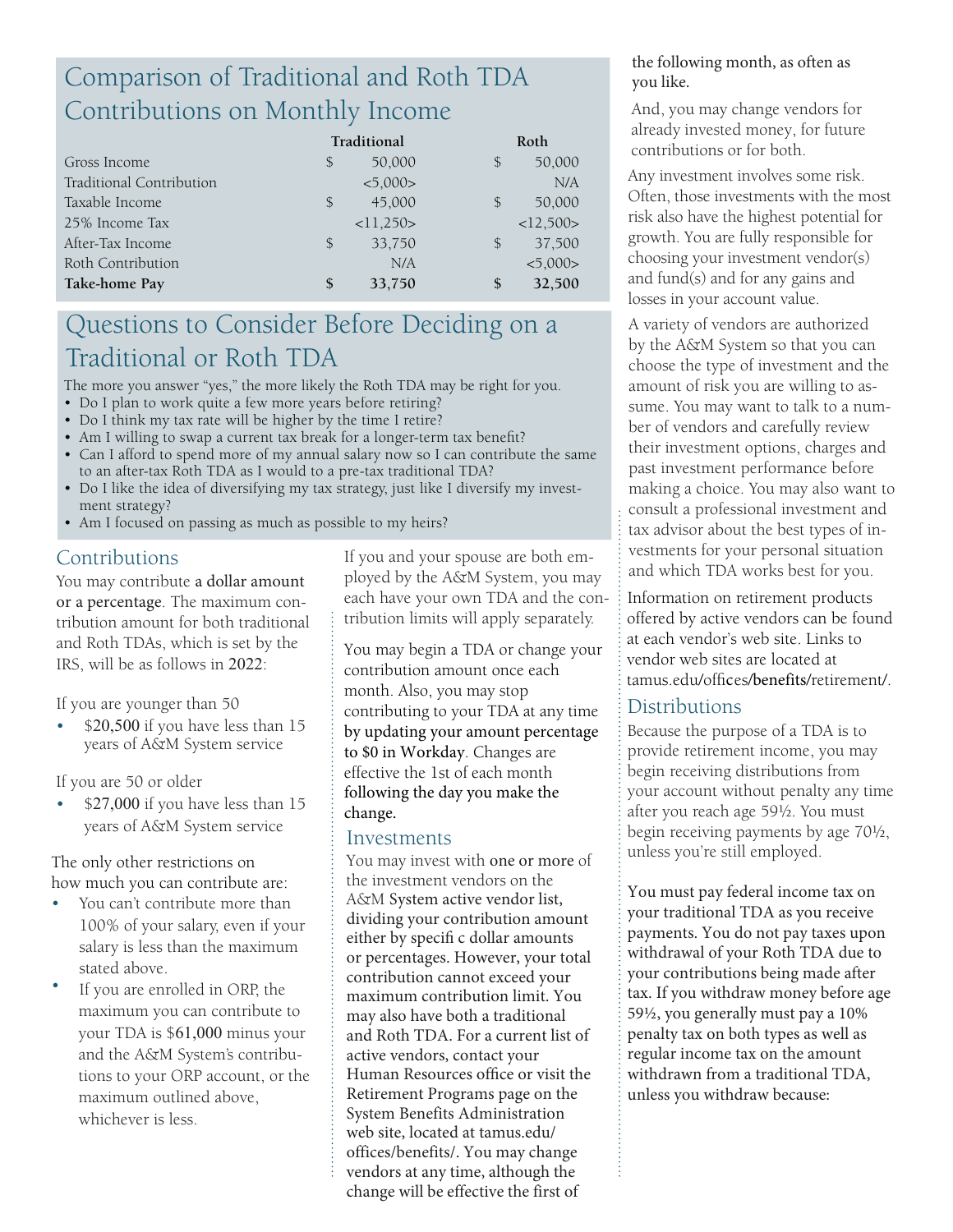- you become disabled and unable to work,
- you die,
- you leave A&M System employment after age 55,
- elect an annuity payout upon termination or retirement at any age. •

When you die, a beneficiary named by you at the time you enrolled in your TDA will become the owner of your account. He or she may begin receiving payments or the total of your account at any time after your death. You may name any person or institution as your beneficiary, but if you are married and don't name your spouse, he or she must submit a signed form agreeing to your beneficiary choice.

The amount and frequency of benefit payments you receive from your TDA during retirement depends on your age at the time payment begins, how much you have in your account and the type of payment plan you choose. The vendor you choose determines the payment plans offered. For example, some allow you to take all of your money out in a single payment when you retire. Others require that you receive payment over time, such as in monthly payments.

### If You Leave

If you leave employment with the A&M System, you have several options. You may choose to:

- leave your account as-is until you retire, become disabled or die,
- roll over your account to an individual retirement account,
- withdraw all or some of your account balance, pay income tax on your traditional account balance and the 10% penalty tax for both types of TDA unless you are disabled, 59<sup>1</sup> /2, or
- transfer your balance to a similar plan that is offered by your new employer.

# But I'm Too Young To Think About **Retirement**

You may think you're too young to begin planning for retirement, but the sooner you start saving, the more comfortable your retirement years will be. When you start saving at a young age, not only are you able to contribute more to savings, but your investment earnings over the years will make your account even larger.

Let's look at what would happen if you saved just during your first 10 years of employment, say from age 25 to 35, and then simply left your savings invested until age 65. We'll compare that to what would happen if you saved only during your last 10 years of employment before retiring. In both cases, we'll assume you saved \$100 a month and earned 8% a year on your savings. As you can see, saving early is a major advantage. Of course, if you start early and continue to save throughout your career, you'll have far more in savings for a secure retirement.



However, you may *not* continue contributing to your TDA with the A&M System because the only way to contribute is through payroll deductions from your A&M System paycheck.

### 2 Enrollment

To enroll, you will make a benefit change in Workday and select the amount/percentage you'd like to contribute and the vendor, as well as choose traditional or Roth contributions.

Your vendor will also ask you to complete a vendor application.

Your human resources or payroll office can provide assistance in enrollment and answer your questions about TDA.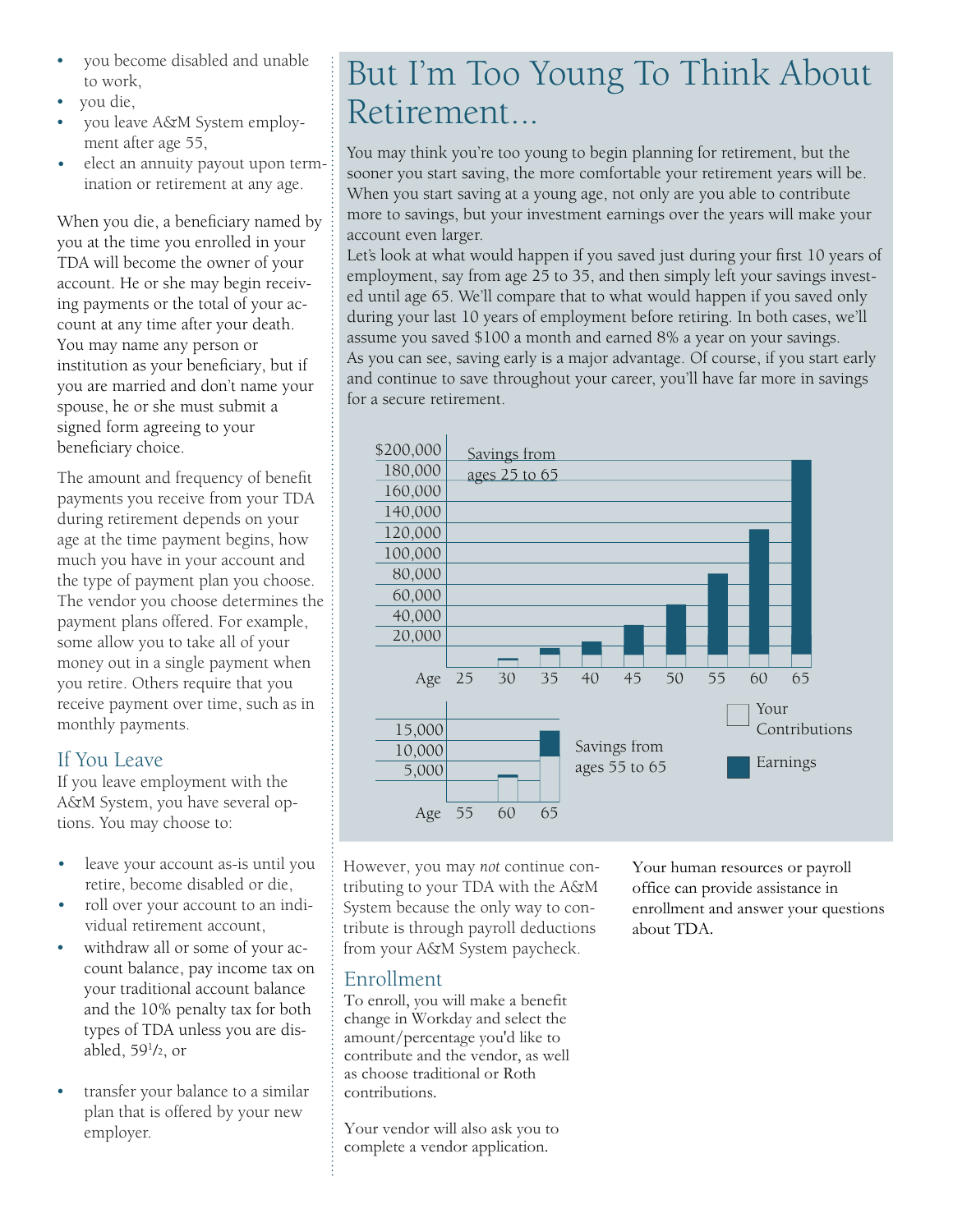# TDAs At A Glance

| Eligibility             | All A&M System employees, including wage employees and graduate students, are<br>÷.<br>eligible.                                                                                                                                                                                                                                                                                                                                                                                                                                                                                                                                           |
|-------------------------|--------------------------------------------------------------------------------------------------------------------------------------------------------------------------------------------------------------------------------------------------------------------------------------------------------------------------------------------------------------------------------------------------------------------------------------------------------------------------------------------------------------------------------------------------------------------------------------------------------------------------------------------|
| Contributions           | You generally can contribute any amount up to \$20,500 in 2022, with higher or lower<br>÷.<br>maximums in special circumstances.<br>You can change or stop your contributions at any time.<br>$\bullet$<br>You can choose before or after-tax accounts.                                                                                                                                                                                                                                                                                                                                                                                    |
| Investments             | You choose one or more investment companies from a list of active vendors. This list is<br>$\bullet$<br>available at the System Benefits Administration web site (tamus.edu/offices/benefits).                                                                                                                                                                                                                                                                                                                                                                                                                                             |
|                         | Vendors offer a variety of investments, including fixed and variable annuities and<br>mutual funds.<br>You may divide your savings among as many investments as your vendor will allow.<br>You may change your investment company as often as you like.<br>You may change investments with a single vendor as often as the vendor allows.                                                                                                                                                                                                                                                                                                  |
| <b>Distributions</b>    | You generally begin receiving payments from your account when you retire.<br>$\bullet$<br>You may begin receiving annuity payments (a schedule of payments) if you leave A&M<br>٠<br>System employment or any type of payment if you become disabled or reach age 59 <sup>1</sup> /2.<br>Your beneficiary receives your account balance if you die.<br>Some investment companies allow you to borrow against the value of your account<br>while you are employed.<br>You may choose from among the payment options offered by your investment<br>$vendor(s)$ .<br>If you incur a hardship, you may qualify for a withdrawal from your TDA. |
| Taxes-Traditional TDA   | You pay no federal income tax on your contributions at the time you make the<br>contributions.<br>You pay federal income tax on your contributions and investment earnings when<br>money is withdrawn from your account.<br>You pay a 10% penalty tax in addition to the federal income tax if you withdraw your<br>money before retirement or disability.                                                                                                                                                                                                                                                                                 |
| Taxes-Roth TDA: $\cdot$ | You pay federal income tax on each contribution at the time you make the<br>contribution.<br>You pay no federal income tax on your contributions or investment earnings when the<br>money is withdrawn from your account.<br>You pay a 10% penalty tax on earnings if you withdraw your money before retirement                                                                                                                                                                                                                                                                                                                            |
| If You Leave            | or disability.                                                                                                                                                                                                                                                                                                                                                                                                                                                                                                                                                                                                                             |
| Enrollment              | You may leave your account invested until retirement but may make no further<br>$\bullet$<br>contributions.<br>You may withdraw your funds, but you will pay a 10% penalty tax unless you're<br>disabled or at least age 55, or you take an annuity.<br>You may roll your account balance into a similar plan.<br>٠                                                                                                                                                                                                                                                                                                                        |
|                         | Select one or more vendors from the authorized vendor list, tamus.edu/offices/benefits/<br>$\bullet$<br>retirement/activevendors.<br>Enroll in Workday: Benefit Change - TDA Plan Change<br>٠<br>Complete a vendor application provided by the vendor.<br>۰<br>Consult with your Human Resources or Payroll office if you have any questions.<br>٠                                                                                                                                                                                                                                                                                         |
|                         |                                                                                                                                                                                                                                                                                                                                                                                                                                                                                                                                                                                                                                            |